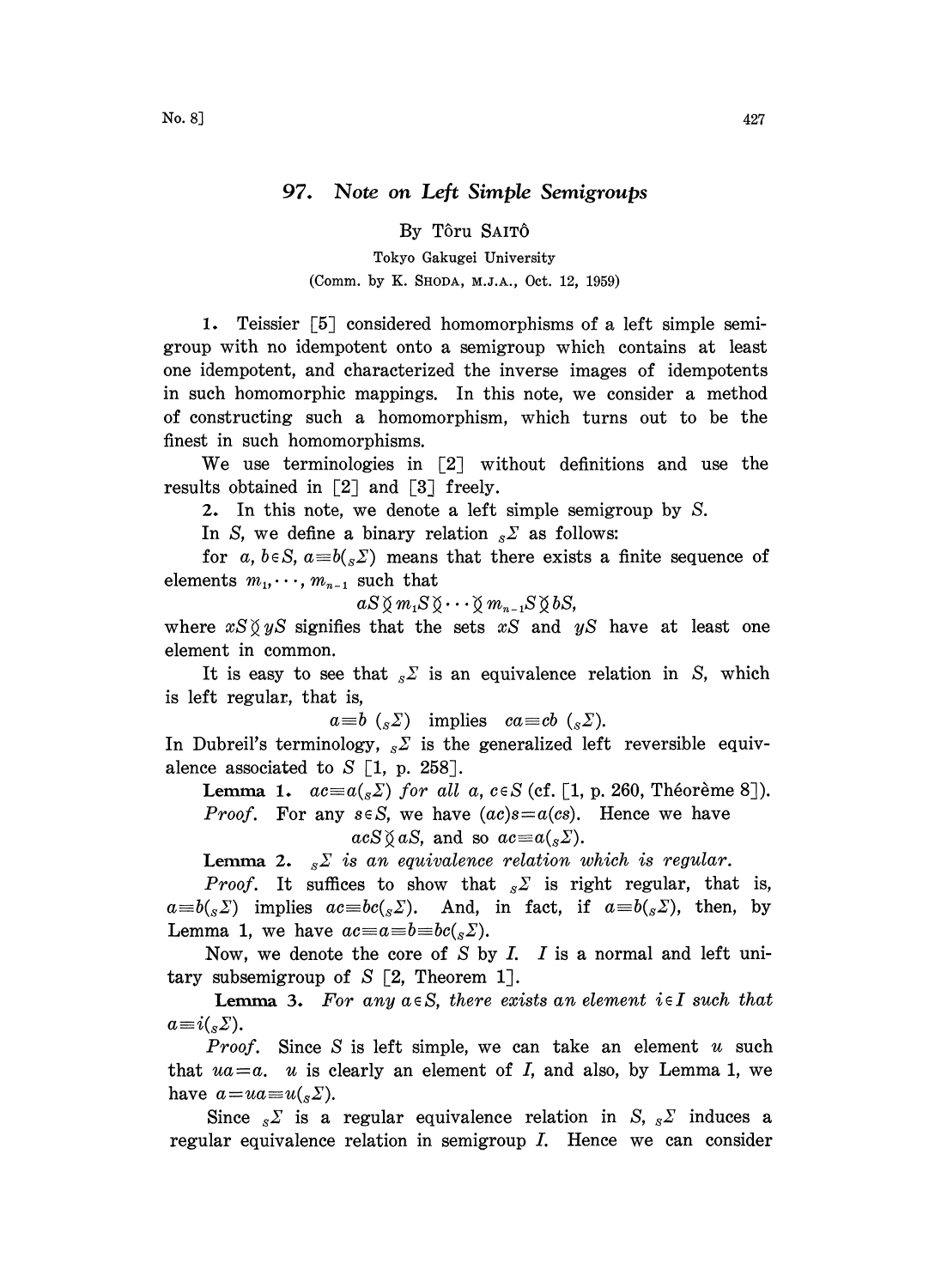$428$   $1$ ,  $S_A$ IT $\hat{o}$   $1$ ,  $S_A$ IT $\hat{o}$   $1$ ,  $S_A$ 

the quotient semigroup  $I_{\beta} \Sigma$  of the semigroup I. We denote the totality of classes which are the elements of  $I/s^{\sum}$  by  $\{J_{\lambda}; \lambda \in \Lambda\}$ , and denote the product of  $J_{\lambda}$  and  $J_{\mu}$  in  $I_{\beta} \Sigma$  by  $J_{\lambda} \cdot J_{\mu}$ .

Lemma 4.  $J_{\lambda} \cdot J_{\mu} = J_{\lambda}$  for all  $J_{\lambda}$ ,  $J_{\mu} \in I /_{S}$ .

*Proof.* For  $j \in J_{\lambda}$ ,  $j' \in J_{\mu}$ ,  $J_{\lambda} \cdot J_{\mu}$  is, by definition, the class which contains the element  $jj'$ . On the other hand, by Lemma 1, we have  $jj' \equiv j(s)$ , and so  $jj'$  belongs to the class which contains j, that is, belongs to  $J_{\lambda}$ . Hence  $J_{\lambda} \cdot J_{\mu} = J_{\lambda}$ .

Now, we consider a mapping  $\varphi$  of S into  $I_{\beta} \Sigma$ . For any  $\alpha \in S$ ,  $\varphi(a)$  is defined to be the class  $J_{\lambda}$  which contains an element i such that  $i=a(s_0\sum)$ . By Lemma 3,  $\varphi(a)$  is defined certainly for all  $a \in S$ , and it is clear that  $\varphi(a)$  is uniquely determined irrespective of the choice of element i.

**Lemma 5.**  $\varphi(a)$  is a homomorphism of S onto  $I_{\beta} \Sigma$ .

*Proof.* For a, be S, we take an element i such that  $a \equiv i(s \Sigma)$ . Then, by Lemma 1, we have  $ab = a = i({}_{S}\Sigma)$ , and so  $\varphi(ab) = \varphi(a)$ . Hence, by Lemma 4, we have  $\varphi(ab) = \varphi(a) - \varphi(b)$ , and so  $\varphi$  is a homomorphism. On the other hand, for any  $J_{\lambda} \in I_{\beta} \Sigma$ , we take an element  $j \in J_i$ . Then, by definition,  $\varphi(j) = J_i$ , and so  $\varphi$  is a homomorphism onto  $I/s \Sigma$ .

In  $\lceil 2 \rceil$ , we proved that, for a left simple semigroup S, there exists a homomorphism  $\theta$  of S onto a group G such that the kernel of  $\theta$  is  $I \lceil 2$ , Theorem 3.

**Lemma 6.** If  $\theta(a)=\theta(b)$  and  $xa=b$ , then  $x \in I$ .

*Proof.* Under the assumption of this lemma, we have  $\theta(x)\theta(a)$  $=\theta(b)=\theta(a)$ , and so  $\theta(x)=e$ , where e is the identity element of group G. Therefore we have  $x \in I$ .

Now, we consider the direct product T of  $I_{\beta} \Sigma$  and the group G above-mentioned. And we define a mapping  $\psi$  of S into T as follows:  $\psi(a) = (\varphi(a), \theta(a)).$ 

 $\psi$  is evidently a homomorphism of S into T.

**Lemma 7.** An element  $(J_{\lambda}, g)$  of T is an idempotent, if and only if g is the identity element <sup>e</sup> of G.

*Proof.* By Lemma 4, we have  $(J_{\lambda}, g)(J_{\lambda}, g)=(J_{\lambda} \cdot J_{\lambda}, g^{2})=(J_{\lambda}, g^{2}).$ Hence  $(J_{\lambda},g)$  is an idempotent, if and only if  $g^2 = g$ , and so if and only if  $g=e$ .

Lemma 8.  $\psi^{-1}(J_{\lambda},e)=J_{\lambda}$ .

*Proof.* For any  $j \in J_{\lambda}$ , we have  $\varphi(j)=J_{\lambda}$ . Also, since  $j \in J_{\lambda} \subseteq I$ , we have  $\theta(j)=e$ . Hence we have  $\psi(j)=(J_{\lambda}, e)$ , and so  $J_{\lambda}\subseteq \psi^{-1}(J_{\lambda}, e)$ . Conversely, let us suppose that  $\psi(a)=(J_{\lambda}, e)$ . Then, since  $\theta(a)=e$ , we have  $a \in I$ . Hence  $a \in J_{\mu}$  for some  $\mu \in \Lambda$ . But then, we have  $\varphi(a)=J_{\mu}$ and  $\psi(a)=(J_{\mu}, e)$ . By assumption, we have  $\psi(a)=(J_{\lambda}, e)$  and so  $a \in J_{\mu}$  $=J_{\lambda}$ . Hence  $\psi^{-1}(J_{\lambda}, e) \subseteq J_{\lambda}$ .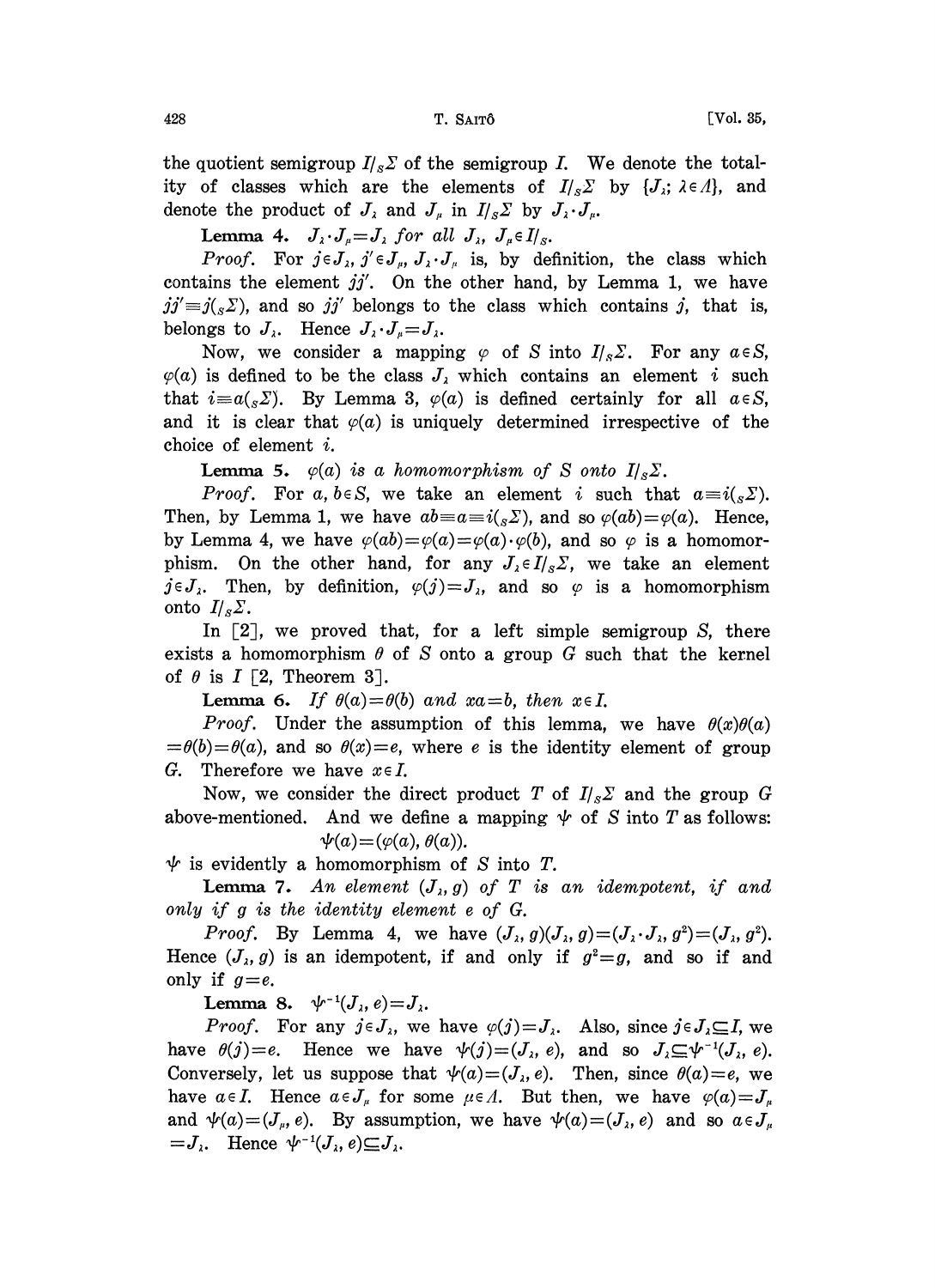**Lemma 9.**  $\psi$  is a homomorphism onto T.

*Proof.* Let  $(J_{\lambda}, g)$  be an arbitrary element of T. Since  $\theta$  is a homomorphism onto G, there exists an element a such that  $\theta(a)=g$ . Also we take any element  $j \in J_{\lambda}$ . Then, by Lemma 8, we have  $\psi(j)$  $=(J_{\lambda}, e)$ . Hence we have  $\psi(ja)=\psi(j)\psi(a)=(J_{\lambda}, e)(\varphi(a), g)=(J_{\lambda}, \varphi(a), eg)$  $=(J_{\lambda}, g).$ 

Summarizing the above lemmas, we obtain the following

**Theorem 1.**  $\psi$  is a homomorphism of a left simple semigroup S onto a semigroup T which contains at least one idempotent, and in this homomorphism  $\psi$ , the inverse images of idempotents of T coincide with the classes  $J_{\lambda}$  which are the elements of  $I_{\beta} \Sigma$ .

3. Now we consider a homomorphism  $\psi^*$  of left simple semi-<br>p S onto a semigroup  $T^*$  which contains at least one idempotent. group  $S$  onto a semigroup  $T^*$  which contains at least one idempotent. Being a homomorphic image of a left simple semigroup,  $T^*$  is also left simple. And it is well known that left simple semigroup  $T^*$ with idempotent can be represented by the direct product of two semigroups  $U^*$  and  $G^*$ , where  $U^*$  is a right anti-semigroup in terminology of Thierrin  $\lceil 6 \rceil$ , that is, a semigroup which satisfies the condition as follows:

 $uu'=u$  for all  $u, u' \in U^*$ .

and  $G^*$  is a group (cf. [4]).

In association with the homomorphism  $\psi^*$ :<br> $\psi^*(a) = (u, g)$  where  $a \in S$ ,  $u \in U$ 

where  $a \in S$ ,  $u \in U^*$ ,  $g \in G^*$ ,

we consider mappings  $\varphi^*$  and  $\theta^*$  such that<br> $\varphi^*(a) = u$ .  $\theta^*(a) = u$ 

 $\theta^*(a)=g$ .

 $\varphi^*$  and  $\vartheta^*$  are e<br> $G^*$  respectively.  $\varphi^*$  and  $\theta^*$  are easily seen to be homomorphisms of S onto  $U^*$  and

**Lemma 10.** An element  $(u, g)$  of  $T^*$  is an idempotent, if and only if g is the identity element  $e^*$  of the group  $G^*$ .

Proof is similar as in Lemma 7.

**Lemma 11.**  $\varphi^*(ab) = \varphi^*(a)$  for all a, be S.

*Proof.*  $\varphi^*(ab) = \varphi^*(a)\varphi^*(b) = \varphi^*(a)$ .

Lemma 12.  $\varphi(a) = \varphi(b)$  implies  $\varphi^*(a) = \varphi^*(b)$ .

*Proof.* If  $\varphi(a)=\varphi(b)$ , then the elements a and b are congruent modulo  $s\Sigma$  to an element of the class  $\varphi(a)=\varphi(b)$ , and so  $a\equiv b(s\Sigma)$ . Hence there exists a finite sequence of elements  $m_1, m_2, \dots, m_{n-1}$ such that

$$
aS\check{\otimes}m_1S\check{\otimes}m_2S\check{\otimes}\cdots\check{\otimes}m_{n-1}S\check{\otimes}bS.
$$

Therefore  $as=m_1s_1$  for some s,  $s_1 \in S$ . But then, we have, by Lemma 11,  $\varphi^*(a) = \varphi^*(as) = \varphi^*(m,s_1) = \varphi^*(m_1).$ 

Similarly, we have

 $\varphi^*(m_1) = \varphi^*(m_2), \cdots, \varphi^*(m_{n-1}) = \varphi^*(b),$ 

and hence we have  $\varphi^*(a) = \varphi^*(b)$ .